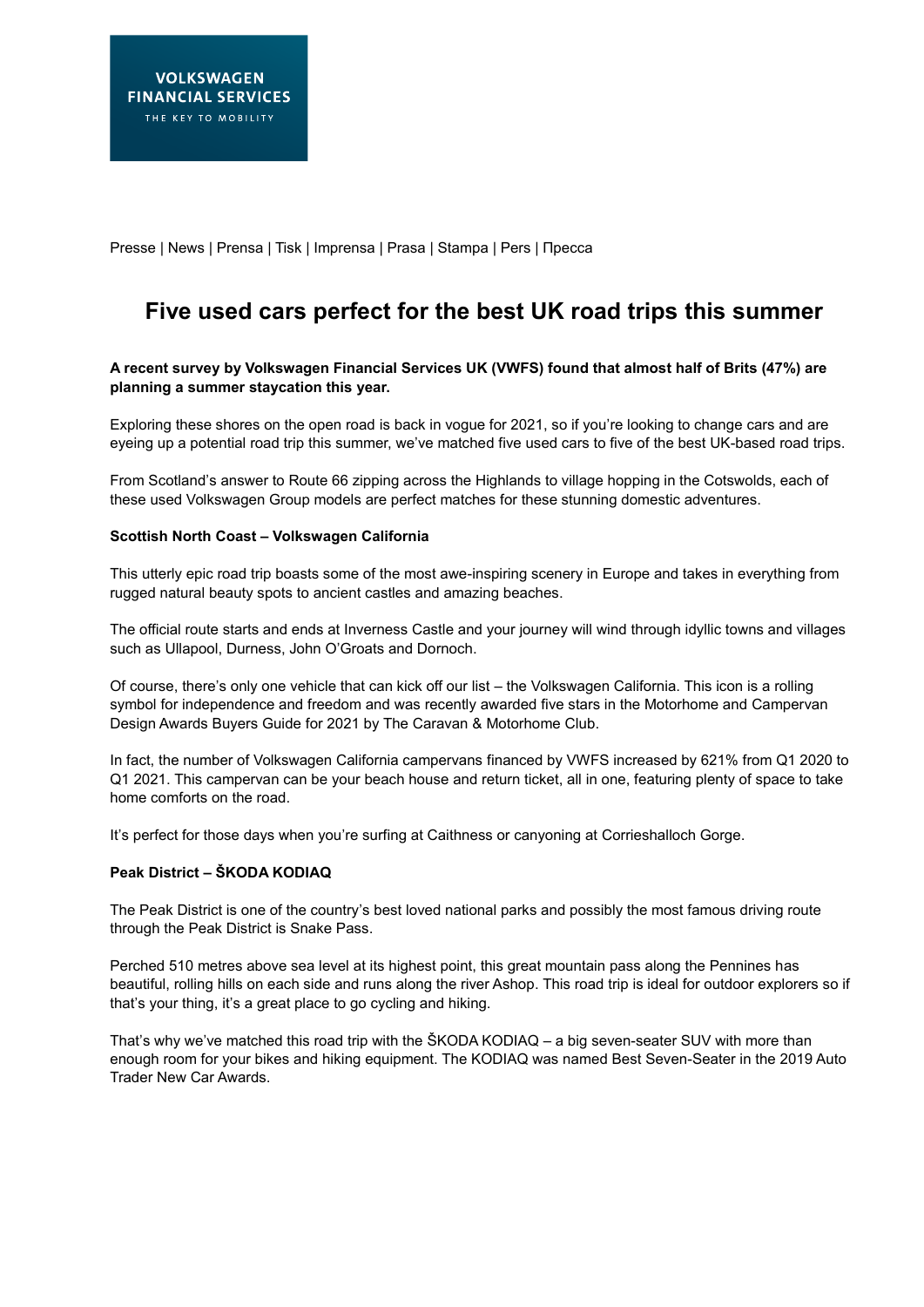# **Atlantic Highway (South West) – Volkswagen Golf**

This incredibly scenic road trip traverses the wonderfully picturesque counties of Somerset, Devon and Cornwall on the South West peninsula of England.

You'll experience majestic vistas of the Atlantic when you venture through the Cornish leg of the trip, but you'll also encounter dense forests, chocolate box villages, rugged coastlines and breathtaking countryside views.

We think Volkswagen's Golf is the perfect car for those winding and narrow country roads. The Golf is a very practical choice for lots of people and the sharp handling of this car makes it a joy to drive – allowing you to see the best of the South West at ease.

This fan favourite is also deceivingly spacious and a very enjoyable drive; it's a fantastic match for such a tranquil road trip.

#### **The Cotswolds – SEAT Leon**

The quintessentially English Cotswolds are littered with picture-perfect villages and rustic country pubs.

The region is an Area of Outstanding Natural Beauty and you're likely to encounter plenty of wildlife up close as you village-hop around these parts – which is sure to be a favourite with the children!

So we've paired this road trip with the SEAT Leon, voted Family Car of the Year at the 2021 Car of the Year awards. It's large enough to be practical and accommodating of all your family's luggage, yet compact enough to be a comfortable and easy drive through a very charming and quaint part of the country.

The Spanish hatchback also comes with five doors as standard, which is handy if you'll be making regular comfort breaks with little ones in the back.

#### **The Dragon's Spine (Wales) – Audi Q5**

Starting in Cardiff, this amazing road trip heads up through the South Wales Coalfield to the Brecon Beacons, before heading over the magnificent northern mountains of Snowdonia to Conwy.

This trip is a mighty 186 miles long and takes you through a variety of landscapes from bustling cities, to two stunning national parks, and many miles of beautiful countryside and old-worldy pubs.

For us, there is one car that is made for this road trip and it's the Audi Q5. Built for everyday adventures, this exciting SUV can effortlessly handle both city driving as well as more testing terrain.

With its sporty charisma, the Audi Q5 is an excellent all-rounder, boasting a 520-litre boot (enough for roughly 13 carry-on suitcases!) as well as impressively spontaneous acceleration and agile handling.